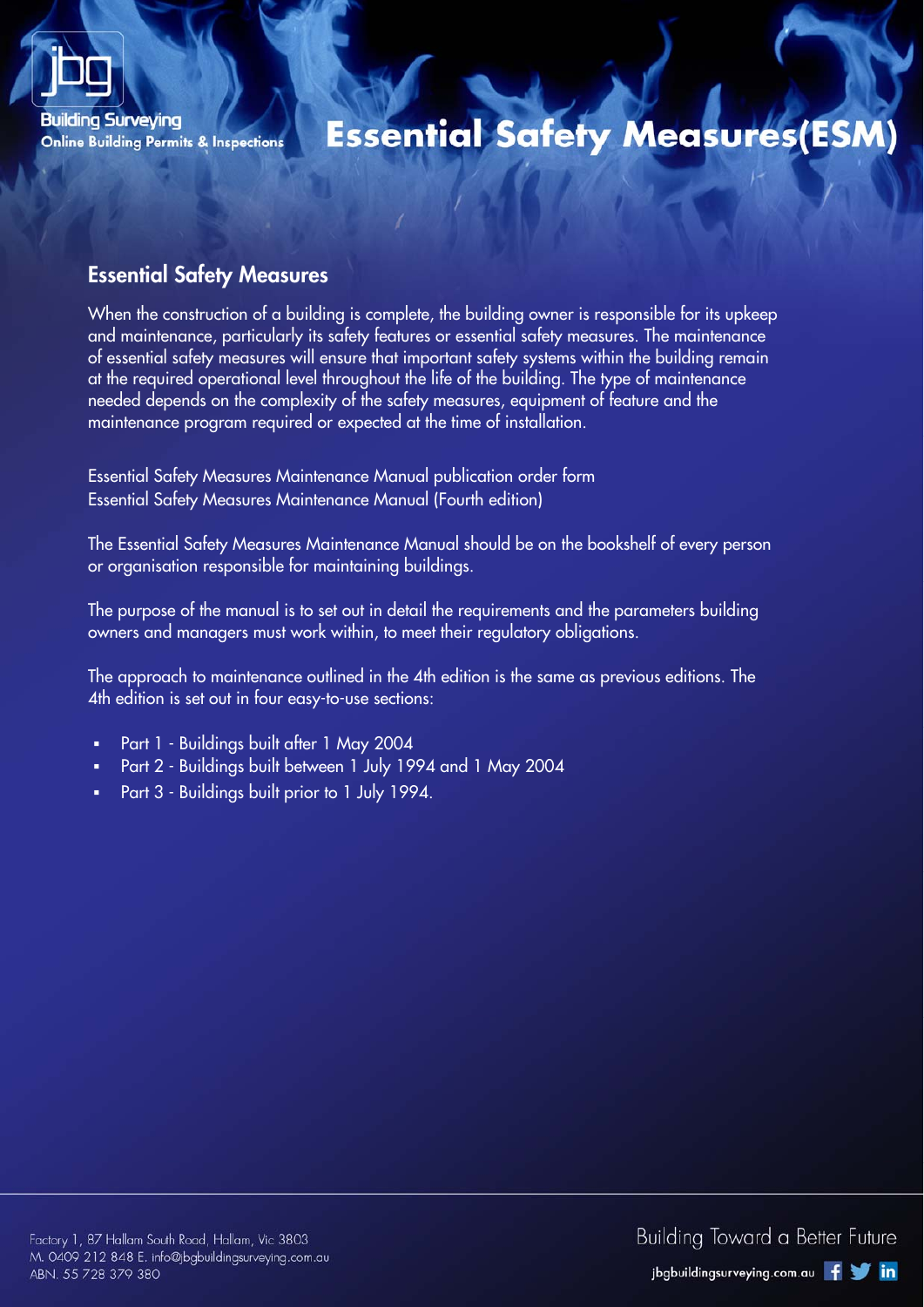

## **Essential Safety Measures(ESM)**

#### What is an Essential Safety Measure?

The term 'essential safety measure' is defined in Part 12 of the Building Regulations 2006 (the Regulations) and includes items listed in Schedule 9 of the Regulations, such as:

- Air handling systems (used for smoke hazard management)
- Exit doors
- Early warning systems
- Emergency lifts
- Emergency lighting
- Emergency power supply
- **Emergency warning systems**
- **Exit signs**
- **Fire control centres**
- Fire curtains and doors
- Fire extinguishers
- **Fire detection and alarm systems**
- **Fire hydrants**
- **Fire-isolated stairs**
- Fire rated materials
- Fire windows
- **Wechanical ventilation** (Incorporate a cooling tower or hot or warm water system)
- Fire isolated passageways and ramps
- Paths of travel to exits

## What types of buildings are affected?

All buildings other than a house or outbuilding are affected. These include the following Classes which are defined in A3.2 of the National Construction Code Series Volume One, Building Code of Australia Class 2-9 buildings (BCA):

- Class 1b: Some boarding houses, guest houses or hostels
- Class 2: Buildings containing sole-occupancy units which are dwellings (e.g. apartments, blocks of flats)
- Class 3: Backpacker accommodation, residential parts of hotels or motels, residential parts of schools, accommodation for the aged, disabled or children
- Class 4: A dwelling in another class of building
- Class 5: Offices for professional or commercial purposes
- Class 6: Shops or other buildings for sale of goods by retail, including cafés, restaurants, milk bars, dining rooms, and bars
- Class 7: Buildings used for car parks, storage or display of goods



#### Building Toward a Better Future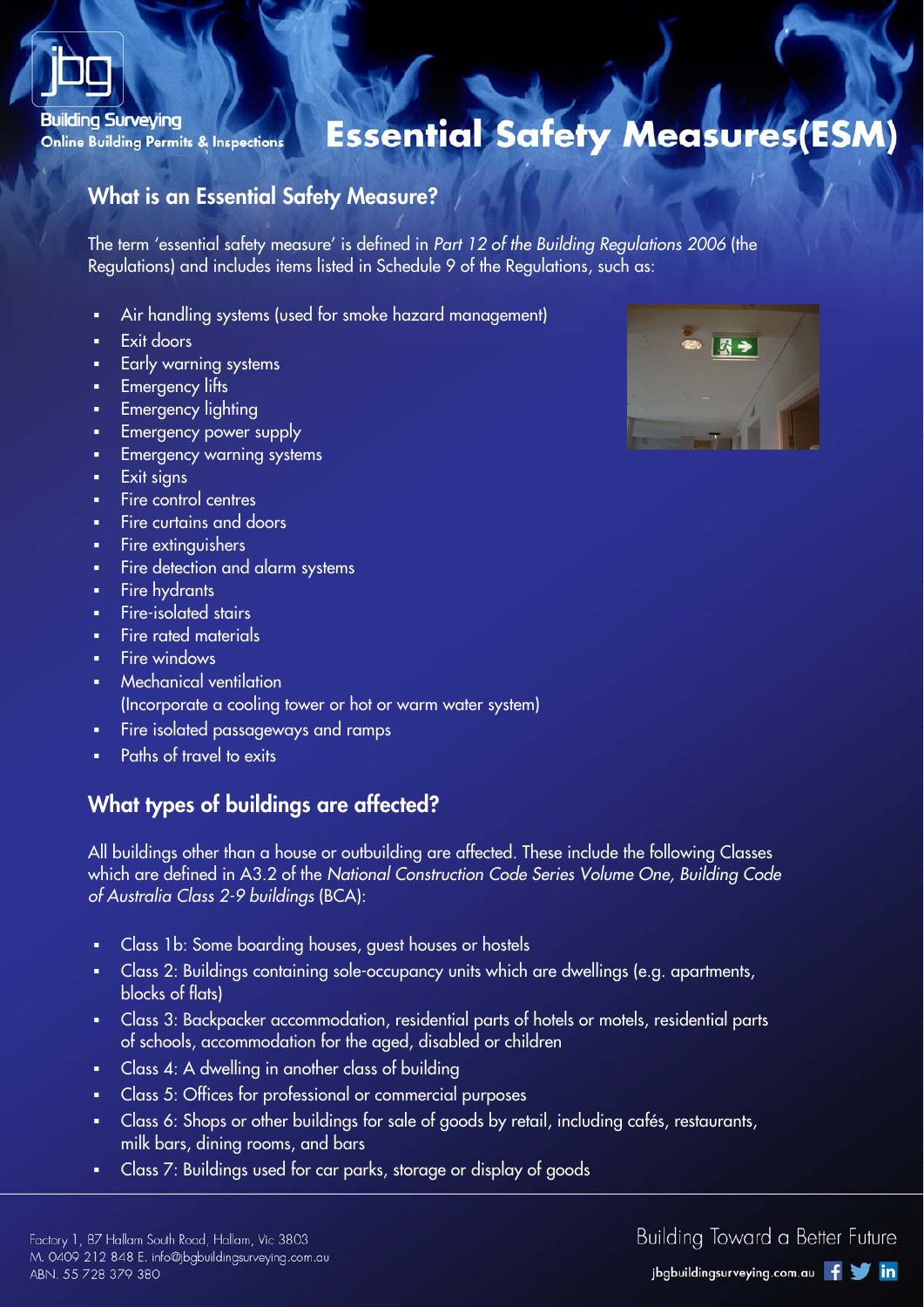

# **Essential Safety Measures(ESM**

- Class 8: Laboratories or buildings for production or assembly of goods
- Class 9: Public buildings such as health care buildings or assembly buildings, nightclubs, bars etc.

## What does the law require?

The Regulations require the building owner to maintain essential safety measures so that they operate satisfactorily.

There are different obligations under the Regulations dependent on when the building was built or when building work occurred on the building.

Part 12 of the Regulations contains three divisions. Division 1 deals with maintenance of buildings and public entertainment, Division 2 deals with swimming pool and spa maintenance and operation, and Division 3 deals with private bushfire shelter maintenance and operation.

Division 1 is then further divided into 3 subdivisions:

- Subdivision 1 buildings constructed or altered since 1 July 1994,
- Subdivision 2 buildings constructed before 1 July 1994,
- Subdivision 3 maintenance of exits and paths of travel.

#### What are my responsibilities?

Councils have responsibility under the Act for the enforcement of building safety within their municipality are maintained so that it operates satisfactorily.

Building owners must prepare an annual essential safety measures report on the buildings essential safety measures. They may authorise an agent, such as a specialist maintenance contractor, to complete the report. The annual essential safety measures report is to be in accordance with the approved form.

The owner must also keep records of maintenance checks, safety measures and repair work so a municipal building surveyor or chief officer of the fire brigade can inspect them. These documents must be made available to the municipal building surveyor or the chief officer on request after 24 hours' notice has been given. Annual essential safety measure reports and records of maintenance checks, safety measure and repair work must be made available for inspection on request after 24 hours' notice has been given.

If building work is proposed to alter an existing building it may have an effect on essential safety measures, so it is worth checking with a municipal building surveyor or private building surveyor to see what needs to be done to comply with the Act and the Regulations.

**Building Toward a Better Future**